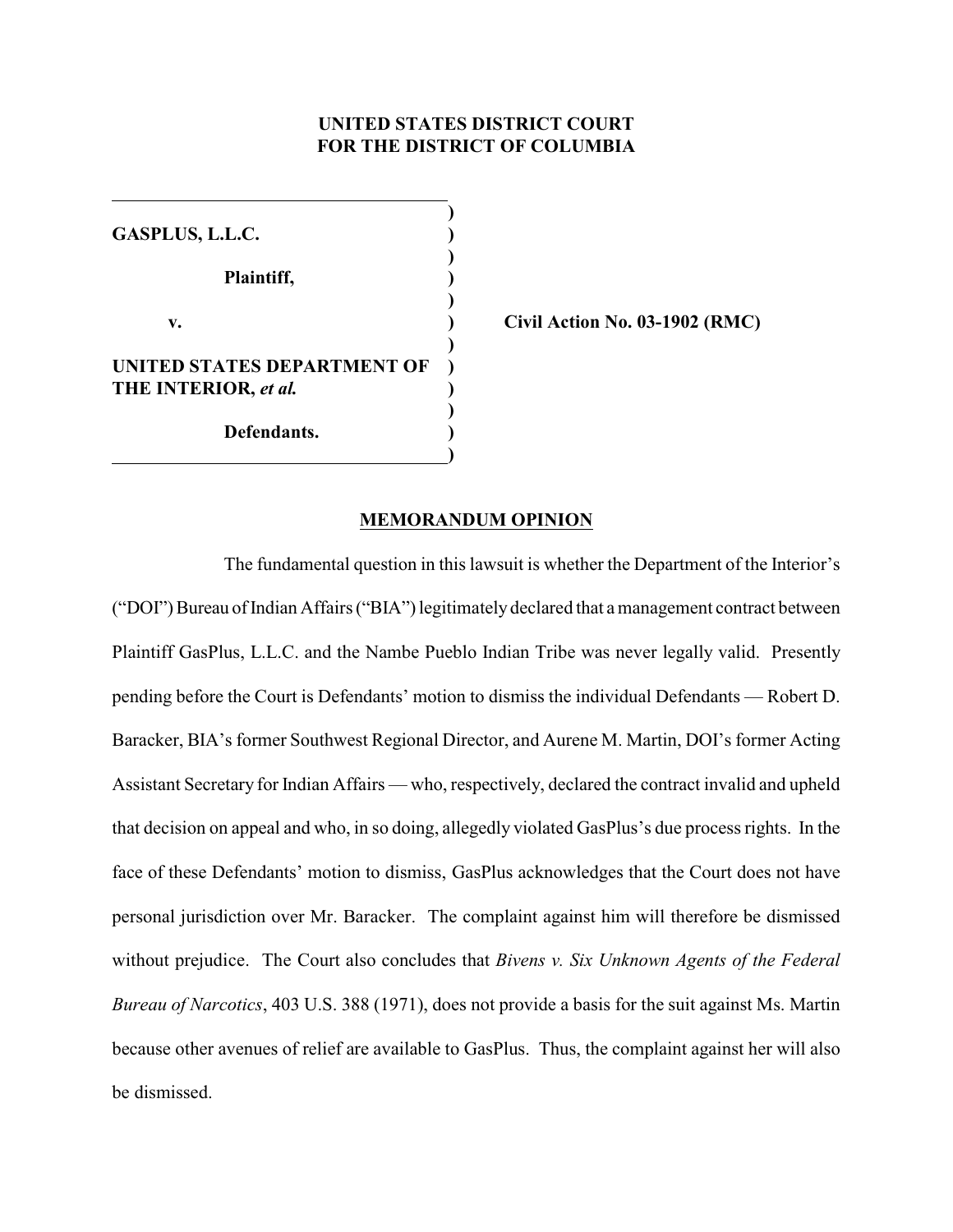### **I. FACTUAL BACKGROUND**

Under former New Mexico law, bulk distributors of gasoline could avoid the state's excise tax by selling their gasoline to a Registered Indian Tribal Distributor and then buying the gasoline back at a slightly higher price. Third Am. Compl. ¶ 12. This feature of the tax law provided New Mexico's Indian tribes with an obvious business opportunity. In February 2001, Nambe Pueblo entered into a Management Agreement with GasPlus in which they agreed that GasPlus would manage just such a gas distribution business for the tribe. *Id.* ¶ 14; Pl.'s Resp. to Def.'s Mot. to Dismiss ("Pl.'s Resp.") at p. 2. The business was officially owned by the Nambe Pueblo Development Corporation ("NPDC"), a federally chartered tribal business corporation. Third Am. Compl.  $\P$  12-13. The Management Agreement was reached at a time when the NPDC did not have a Board of Directors, so it was approved and executed by the Nambe Pueblo Tribe itself, the sole shareholder of NPDC. *Id.* ¶ 15*.* Approximately one year later, the Nambe Pueblo's new Governor, Tom Talache, Jr., requested that the BIA declare the Management Agreement invalid and void on the grounds that it had not been approved by the Secretary of the Interior pursuant to 25 U.S.C. § 81. *Id.* ¶ 19. That section of the law provides: "No agreement or contract with an Indian tribe that encumbers Indian lands for a period of 7 or more years shall be valid unless that contract or agreement bears the approval of the Secretary" or her designee. 25 U.S.C. § 81(b).

On February 7, 2002, BIA's Regional Director, Mr. Baracker, declared the Management Agreement legally invalid allegedly without notice to, or consultation with, GasPlus. Third Am. Compl. ¶ 21. Mr. Baracker then sent a Decision Letter to GasPlus ordering it to "vacate the premises of [NPDC] terminal facility immediately" and to "return all petty cash at the terminal, keys to the premises, and other items that would give GASPLUS employees access or control over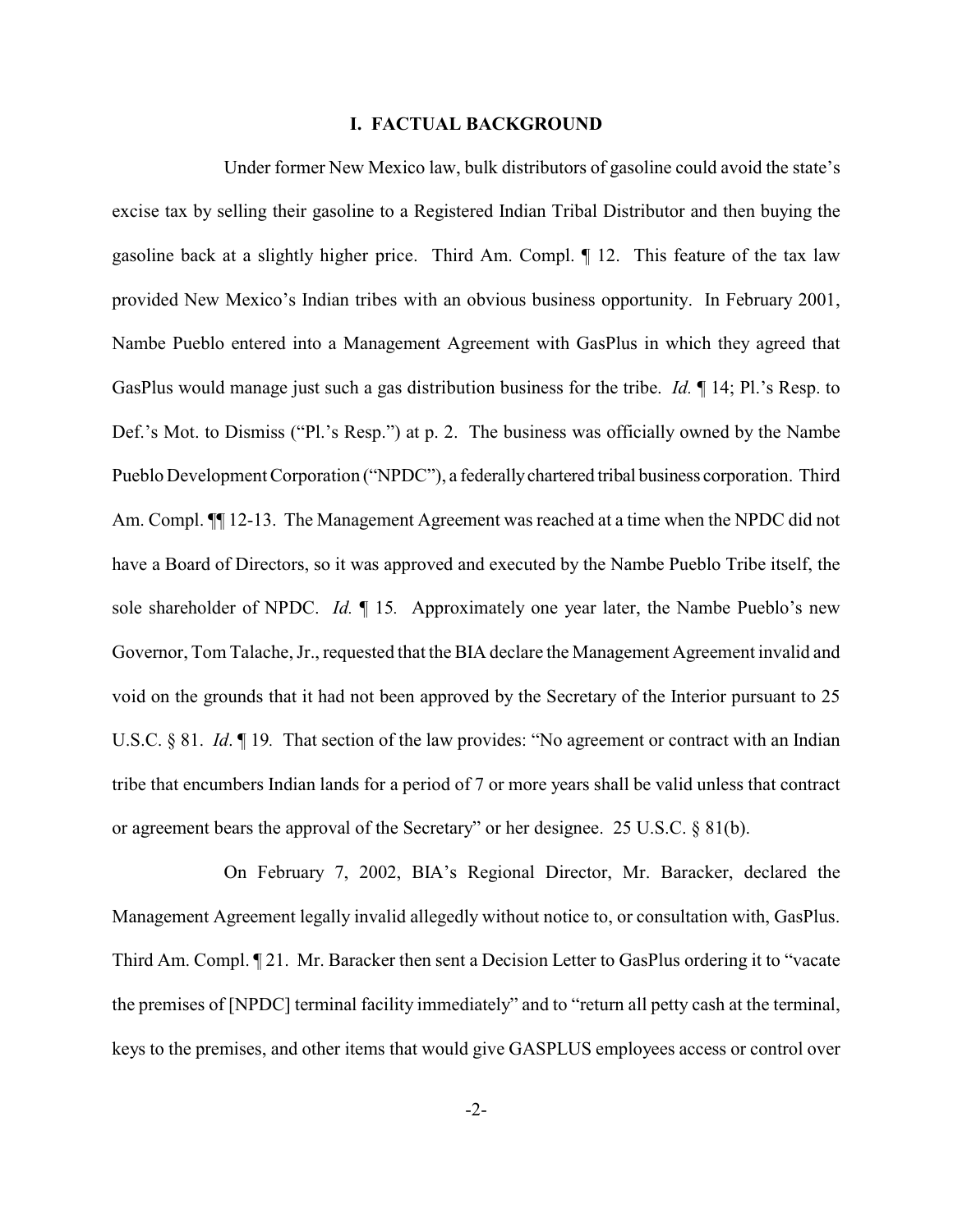the premises or facilities." Pl.'s Resp. at  $2<sup>1</sup>$ . The Decision Letter further ordered that "GASPLUS must return all proceeds of the gas distribution business generated under this agreement" and to "repay the NPDC any monies taken in management fees during the past year." *Id.* The decision was stated to be "final and hereby made immediately effective under 25 C.F.R. § 2.6(a) in order to protect the tribal trust resources." *Id.* In reliance on the Decision Letter, the Nambe Pueblo issued an Ex Parte Custody and Temporary Restraining Order on February 11, 2002, to obtain custody of any records developed by GasPlus relating to the Management Agreement and to prevent GasPlus from removing any funds from its bank accounts. *Id.* at 3.

On February 21, 2002, Mr. Baracker advised GasPlus that — contrary to the draconian terms of the Decision Letter — his "February 7 decision was not immediately effective and that the administrative appeal provisions of 25 C.F.R. Section 2 apply to Section 81 determinations." *Id.* at 2-3. GasPlus immediately appealed the Decision Letter, but Ms. Martin affirmed Mr. Baracker's conclusions in all respects, including Mr. Baracker's order that GasPlus "vacat[e] the premises, transfer[ ] the books and records of the business to the Pueblo or NPDC, and return[ ] all proceeds and management fees to the Pueblo or NPDC." *Id.* at 3.

Three months after Ms. Martin's decision, GasPlus filed this lawsuit against DOI seeking review of her decision under the Administrative Procedures Act, 5 U.S.C. §§ 701-706 ("APA"). GasPlus eventually amended the complaint to add Mr. Baracker and Ms. Martin as

 $\frac{1}{1}$  GasPlus's brief frequently cites to and quotes from documents outside the Third Amended Complaint, such as Mr. Baracker's Decision Letter, that have never been provided to the Court. Because those documents are incorporated into the Third Amended Complaint, the Court may properly consider them. *See Gustave-Schmidt v. Chao*, 226 F. Supp. 2d 191, 196 (D.D.C. 2002). And because Defendants have not objected to GasPlus's characterization of these documents, the Court will assume for purposes of deciding this motion that those characterizations are accurate.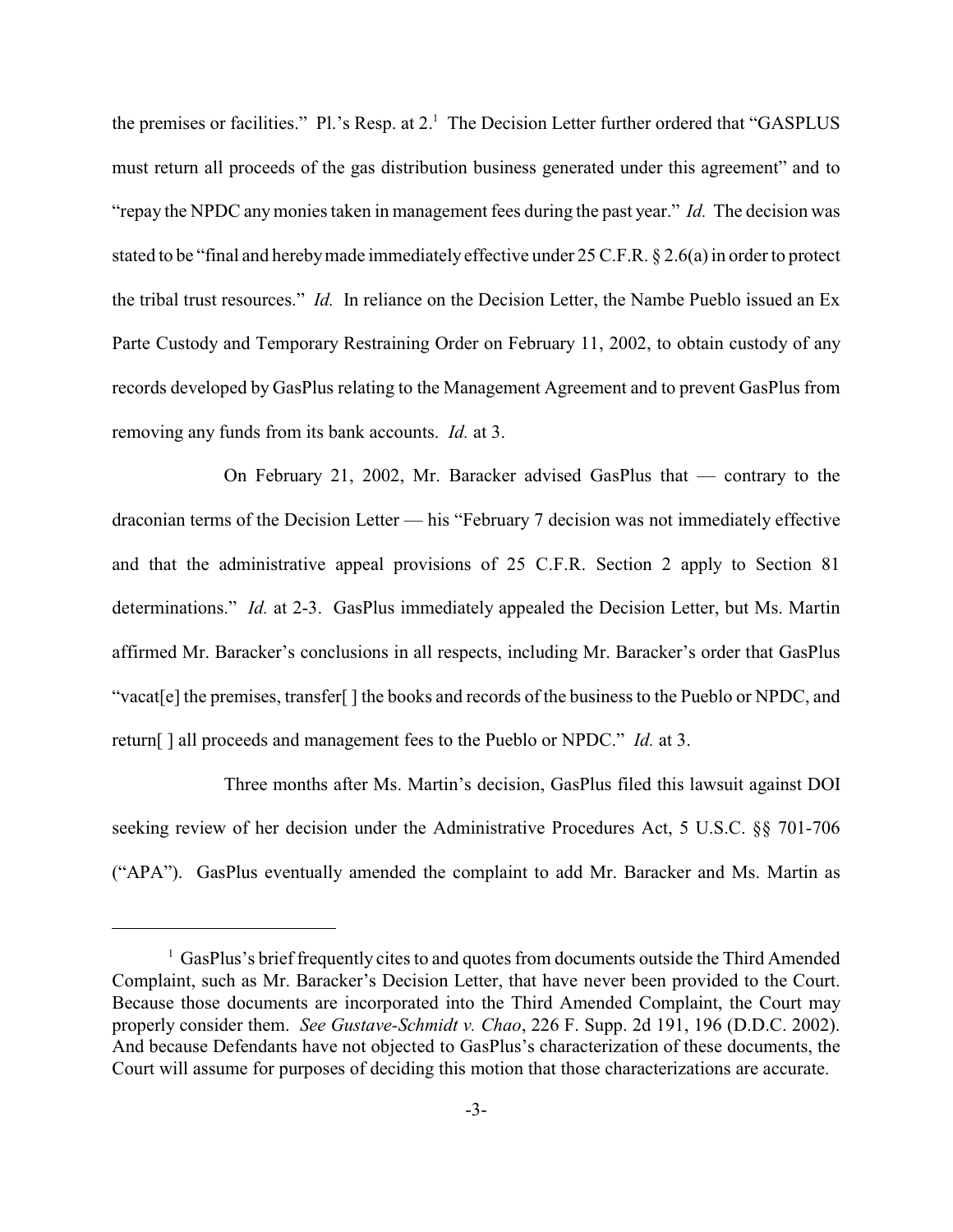individual defendants on the theory that their decisions had violated GasPlus's constitutional right to due process of law. Third Am. Compl. ¶¶ 53-57. A motion to dismiss Mr. Baracker and Ms. Martin has now been fully briefed.

# **II. LEGAL STANDARDS**

## **A. Personal Jurisdiction**

Under D.C.'s long-arm statute, the Court may exercise personal jurisdiction over a

person as to a claim for relief arising from the person's

(1) transacting any business in the District of Columbia; (2) contracting to supply services in the District of Columbia; (3) causing tortious injury in the District of Columbia by an act or omission in the District of Columbia; (4) causing tortious injury in the District of Columbia by an act or omission outside the District of Columbia if he regularly does or solicits business, engages in any other persistent course of conduct, or derives substantial revenue from goods used or consumed, or services rendered, in the District of Columbia.

D.C. Code § 13-423(a). "This provision is given an expansive interpretation that is coextensive with the due process clause." *Helmer v. Doletskaya*, 393 F.3d 201, 205 (D.C. Cir. 2004) (internal quotation omitted). Thus, "the statutory and constitutional jurisdictional questions, which are usually distinct, merge into a single inquiry." *United States v. Ferrara*, 54 F.3d 825, 828 (D.C. Cir. 1995).

Under the due process clause, Defendants are subject to personal jurisdiction in this Court if they purposefully established "minimum contacts with [the District of Columbia] such that the maintenance of the suit does not offend traditional notions of fair play and substantial justice." *Int'l Shoe Co. v. Washington*, 326 U.S. 310, 316 (1945). These minimum contacts must be grounded in "some act by which the defendant purposefully avails itself of the privilege of conducting activities with the forum state, thus invoking the benefits and protections of its laws." *Asahi Metal*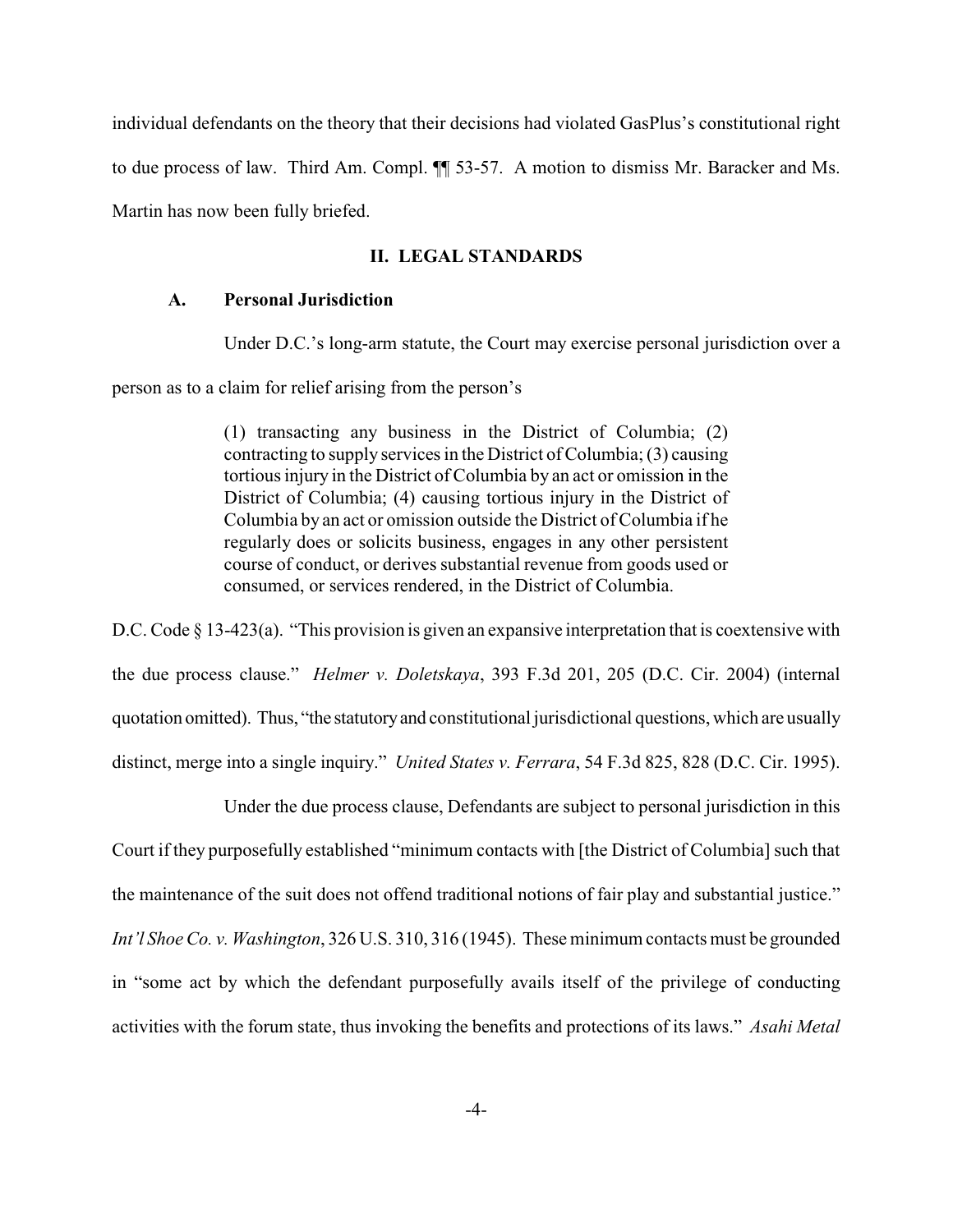*Indus. v. Super. Ct. of Cal.*, 480 U.S. 102, 109 (1988). In short, "the defendant's conduct and connection with the forum State [must be] such that he should reasonably anticipate being haled into court there." *World-Wide Volkswagen Corp. v. Woodson*, 444 U.S. 286, 297 (1980).

The plaintiff "carr[ies] the burden of establishing a factual basis for the Court's exercise of personal jurisdiction over the defendants." *Murphy v. PriceWaterhouseCoopers LLP*, 357 F. Supp. 2d 230, 242 (D.D.C. 2004). "[T]he general rule is that a plaintiff must make a *prima facie* showing of the pertinent jurisdictional facts." *First Chicago Int'l v. United Exchange Co.*, 836 F.2d 1375, 1378 (D.C. Cir. 1988).

### **B. Rule 12(b)(6)**

A motion to dismiss pursuant to Federal Rule of Civil Procedure 12(b)(6) challenges the adequacy of a complaint on its face, testing whether a plaintiff has properly stated a claim. The court must treat the complaint's factual allegations — including mixed questions of law and fact as true and draw all reasonable inferences therefrom in the plaintiff's favor. *Macharia v. United States*, 334 F.3d 61, 64, 67 (D.C. Cir. 2003); *Holy Land Found. for Relief & Dev. v. Ashcroft*, 333 F.3d 156, 165 (D.C. Cir. 2003). The court need not, however, accept as true inferences unsupported by facts set out in the complaint or legal conclusions cast as factual allegations. *Browning v. Clinton*, 292 F.3d 235, 242 (D.C. Cir. 2002).In deciding a 12(b)(6) motion, the Court may typically consider only "the facts alleged in the complaint, documents attached as exhibits or incorporated by reference in the complaint, and matters about which the Court may take judicial notice." *Chao*, 226 F. Supp. 2d at 196 (citation omitted)."[A] complaint should not be dismissed for failure to state a claim unless it appears beyond doubt that the plaintiff can prove no set of facts in support of his claim which would entitle him to relief." *Conley v. Gibson*, 355 U.S. 41, 45-46 (1957).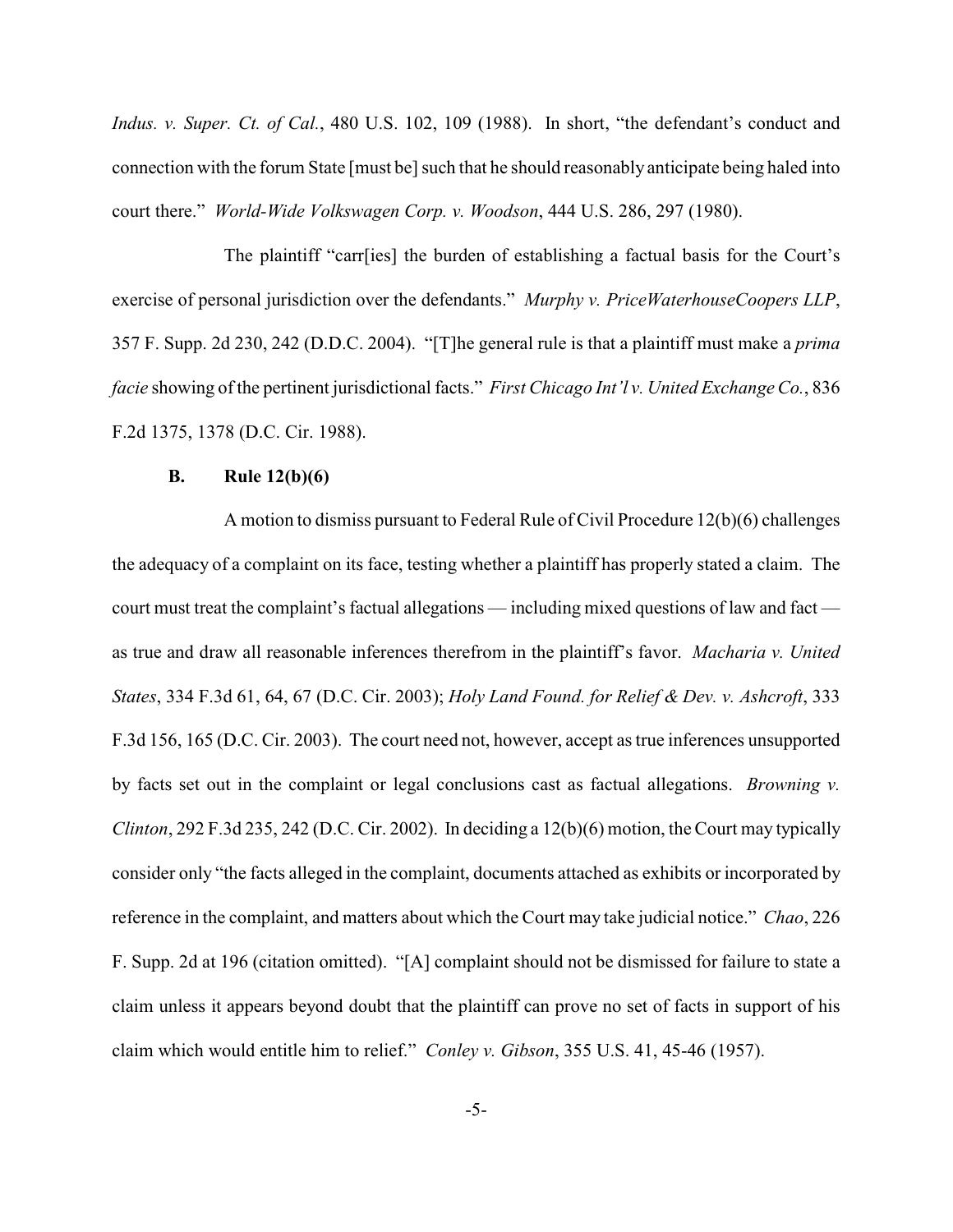#### **III. ANALYSIS**

The primary issue in this Motion to Dismiss is whether GasPlus can state a *Bivens*type cause of action against Mr. Baracker and/or Ms. Martin for alleged due process violations that those Defendants committed in the course of voiding the Management Agreement pursuant to their authority under 25 U.S.C. § 81. Before reaching that issue, however, the Court must address its jurisdiction to hear any claim against Mr. Baracker.

# **A. Personal Jurisdiction Over Mr. Baracker.**

Defendants argue that the Court lacks personal jurisdiction over Mr. Baracker because the claim for relief does not arise from Mr. Baracker's activities in the District of Columbia and he has insufficient contacts with the District of Columbia to make general jurisdiction in this venue appropriate. Def.'s Mem. of P&A In Supp. of Mot. to Dimiss ("Def.'s Mem.") at 29; *see Int'l Shoe*, 326 U.S. at 316; *Burger King Corp. v. Rudzewicz*, 471 U.S. 462, 471-72 (1985). GasPlus concedes that, at the present time, it lacks sufficient information to assert facts upon which this Court could base personal jurisdiction over Mr. Baracker. Pl.'s Resp. at 25. Accordingly, the Court will dismiss without prejudice all claims against Mr. Baracker for lack of personal jurisdiction. *See Caribbean Broad. Sys., Ltd. v. Cable & Wireless P.L.C.*, 148 F.3d 1080, 1091 (D.C. Cir. 1998) ("'dismissals that do not reach the merits because of a lack of jurisdiction . . . must be considered to be without prejudice'") (quoting 9 Wright & Miller, *Fed. Practice & Procedure* § 2373 at 406).

#### **B.** *Bivens* **Claim Against Ms. Martin**.

Defendants further argue that GasPlus fails to state an actionable *Bivens* claim against Ms. Martin. They contend that *Bivens* does not provide a cause of action against individual federal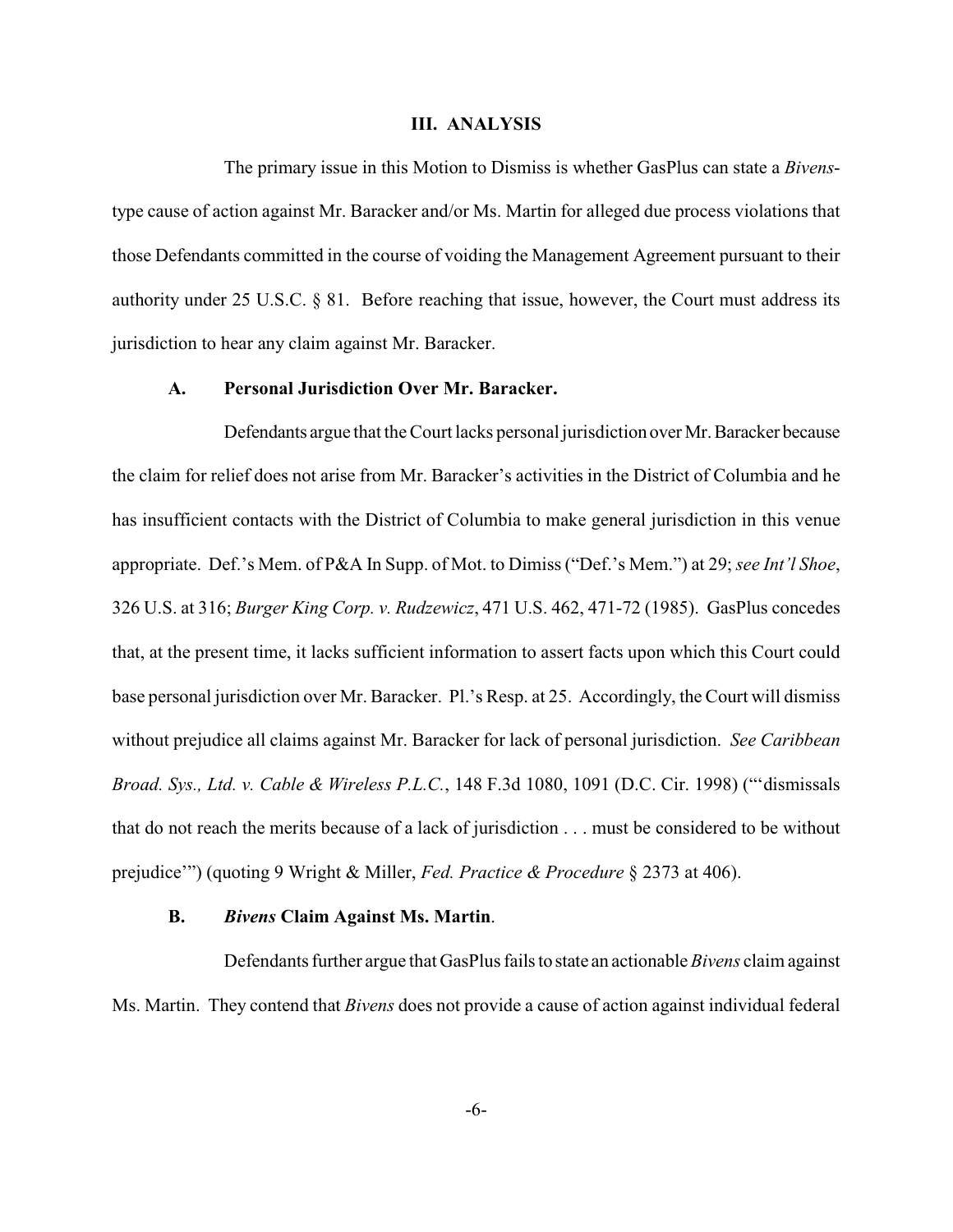government employees for constitutional violations that flow from agency decision-making, and that the Court should decline the invitation to create such a claim. Def.'s Mem. at 6.

## *1. Did Ms. Martin violate the Constitution?*

Before deciding whether *Bivens* provides a cause of action on these facts, the Court must determine whether GasPlus has stated a constitutional violation at all. *See Sloan v. Dep't of Housing & Urban Dev.*, 231 F.3d 10, 18-19 (D.C. Cir. 2000). GasPlus's asserts that Ms. Martin violated its due process rights by affirming Mr. Baracker's decision, which lacked findings of fact and was reached without notice to GasPlus and without providing GasPlus a meaningful opportunity to be heard, and thereby wrongfully deprived GasPlus of its interest in certain property. Third Am. Compl. ¶¶ 38, 55. Defendants respond that no constitutional violation could have occurred because, even assuming that Ms. Martin took such actions, GasPlus was never actually deprived of any property. Def.'s Mem. at 21. GasPlus alleges, however, that Ms. Martin's actions deprived it of the benefits of complete performance of the Management Agreement and empowered the Nambe Pueblo to issue an injunction requiring GasPlus to produce certain records and refrain from using any funds in its bank accounts. Pl.'s Rep. at 6.

Whether these allegations state a due process violation is a close question. GasPlus's due process theory is at least plausible. *See Mullane v. Cont. Hanover Bank & Trust Co.*, 339 U.S. 306, 314 (1950) (holding that due process requires notice and an opportunity to be heard in any proceeding that resultsin the deprivation of a property interest); *see also Small v. United States*, 136 F.3d 1334, 1337-38 (D.C. Cir. 1998) (same). While it is true that Ms. Martin herself never deprived GasPlus of any property, her decision did purport to annul GasPlus's interest in the Management Agreement. Moreover, the Nambe Pueblo seized GasPlus's bank accounts as a result of allegedly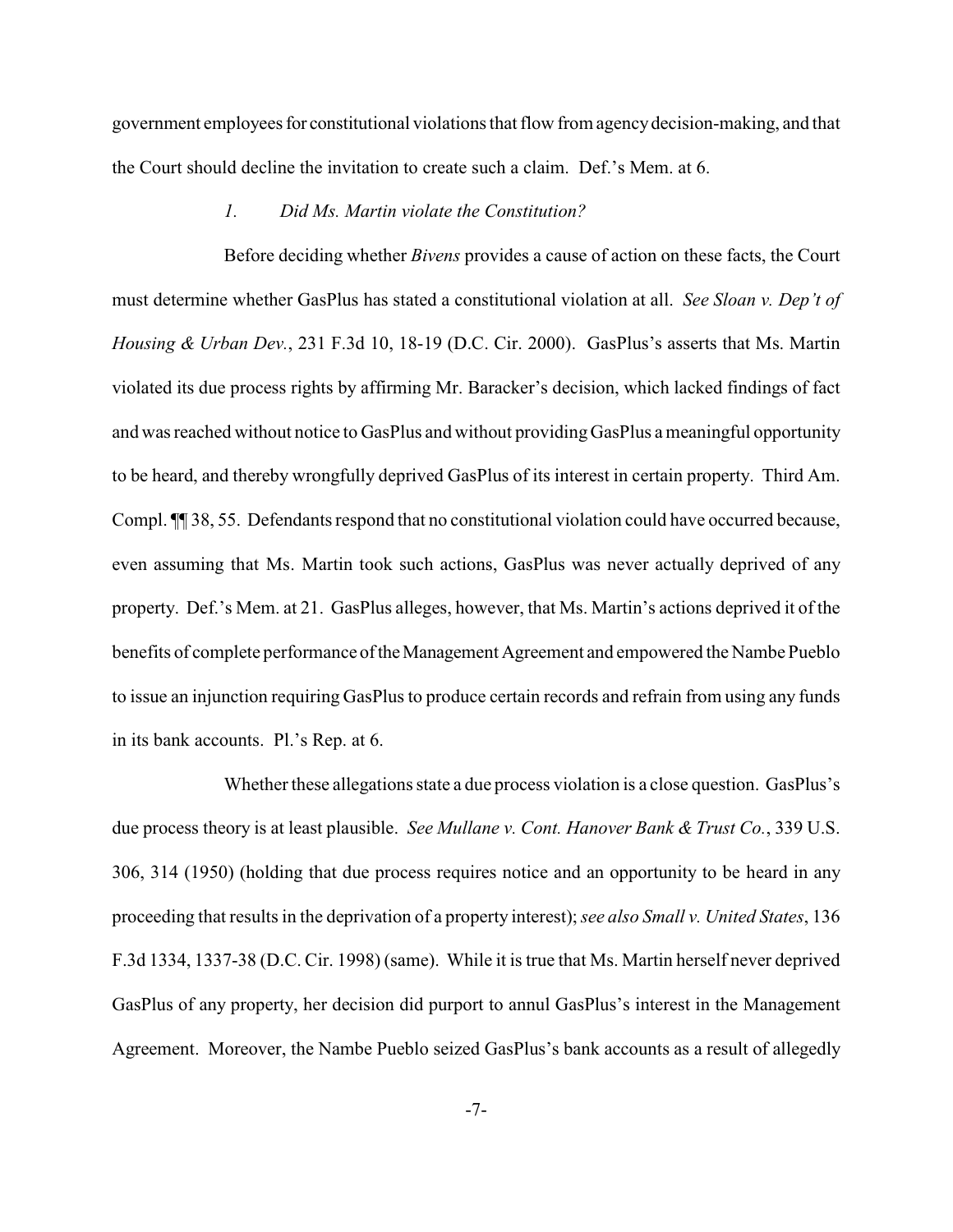unlawful actions that were later ratified by Ms. Martin. The attenuated causal nexus between Ms. Martin's conduct and the ultimate deprivation of GasPlus's property rights complicates the due process analysis, but the Court chooses not to resolve that thorny question now because it concludes that, even assuming that GasPlus has alleged a constitutional violation, it fails to state a claim against Ms. Martin under *Bivens*.

## *2. Extension of Bivens to provide a cause of action to GasPlus.*

The crux of GasPlus's theory behind its *Bivens* claim is that Ms. Martin was acting beyond the scope of her authority as Assistant Secretaryfor Indian Affairs when she ordered GasPlus to disgorge its profits and vacate tribal land, thereby placing her actions outside the scope of judicial review under the APA. Pl.'s Resp. at 6-7. As a result, GasPlus asserts that it has no ability to redress her unlawful conduct other than a common-law action under *Bivens*. *See id.* Indeed, there seems to be no dispute that Ms. Martin lacked statutory authority to order GasPlus to disgorge its profits or forfeit any interest in tribal land. *See* Def.'s Mem. at 4-5. Thus, the Court will decide the *Bivens* question based on the assumption that Ms. Martin's "order" was legally unsanctioned.

In *Bivens*, the Supreme Court held that the victim of an alleged Fourth Amendment violation could assert a common-law claim for damages in federal court under 28 U.S.C. § 1331 when there were no apparent alternative remedies and "no special factors counseling hesitation in the absence of affirmative action by Congress." 403 U.S. at 396. While the Supreme Court has expanded *Bivens* to provide causes of action in different contexts,<sup>2</sup> since 1980 the Court has

<sup>&</sup>lt;sup>2</sup> See Davis v. Passman, 442 U.S. 228 (1979) (finding that a congressional employee could maintain a *Bivens*-type suit under the Fifth Amendment arising from discharge); *Carlson v. Green*, 446 U.S. 14 (1980) (allowing *Bivens*-type action for alleged violations of Eighth Amendment's cruel and unusual punishments clause).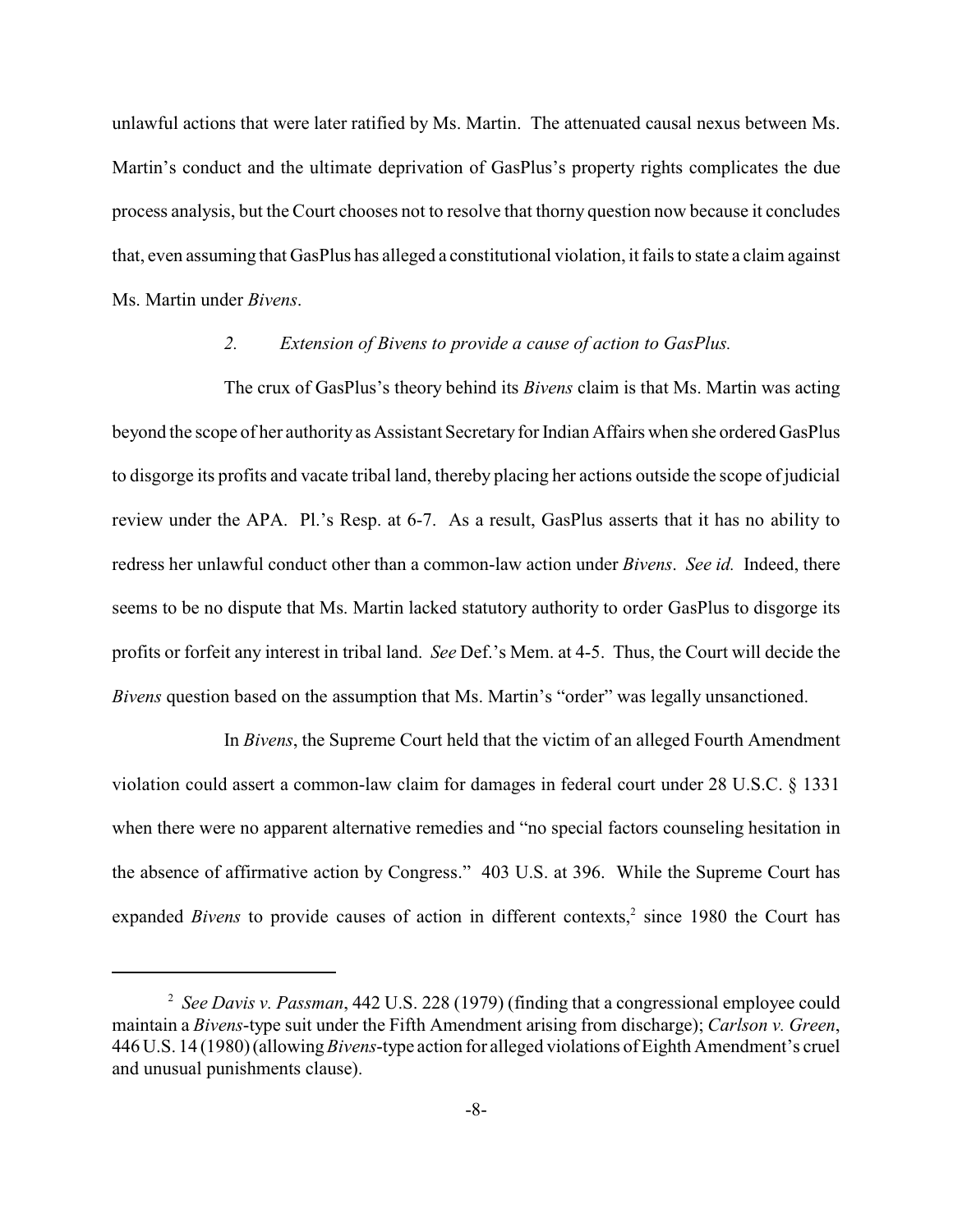"consistently refused to extend *Bivens* liability to any new context or new category of defendants." *Correctional Servs. Corp. v. Malesko*, 534 U.S. 67, 68 (2001). Most specifically, "[w]hen the design of a government program suggests that Congress has provided what it considers adequate remedial mechanisms for constitutional violations that may occur in the course of its administration, [the Supreme Court has] not created additional *Bivens* remedies." *Schweiker v. Chilicky*, 487 U.S. 412, 422 (1988); *see also Bush v. Lucas*, 465 U.S. 367 (1983) (refusing to create a *Bivens* remedy to supplement the Civil Service Reform Act for an employee allegedly demoted in retaliation for First Amendment-protected speech).

Here, the question is whether there is a comprehensive statutory scheme that is designed to deal with constitutional violations of the type allegedly committed by Ms. Martin, or whether the Court needs to fashion a new common-law remedy to address such violations. Without doubt, the APA provides a remedy for "agency action" that is "contrary to constitutional right, power, privilege, or immunity." 5 U.S.C. § 706(2). The statute defines "agency action" as "the whole or a part of an agency rule, order, license, sanction, relief, or the equivalent or denial thereof, or failure to act." *See* 5 U.S.C. § 706 (incorporating definition contained in 5 U.S.C. § 551(13)). The APA "provides specifically not only for review of '[a]gency action made reviewable by statute' but also for review of 'final agency action for which there is no other adequate remedy in a court.'" *Abbott Labs. v. Gardner*, 387 U.S. 136, 140 (1967) (quoting 5 U.S.C. § 704). Thus, if Ms. Martin's allegedly unconstitutional conduct amounted to "agency action," it is subject to judicial review under the APA and the creation of a new *Bivens* remedy would be inappropriate.

Ms. Martin's authority to review Mr. Baracker's decision voiding the Management Agreement was expressly authorized under 25 C.F.R. § 2.4. Although appeals from decisions of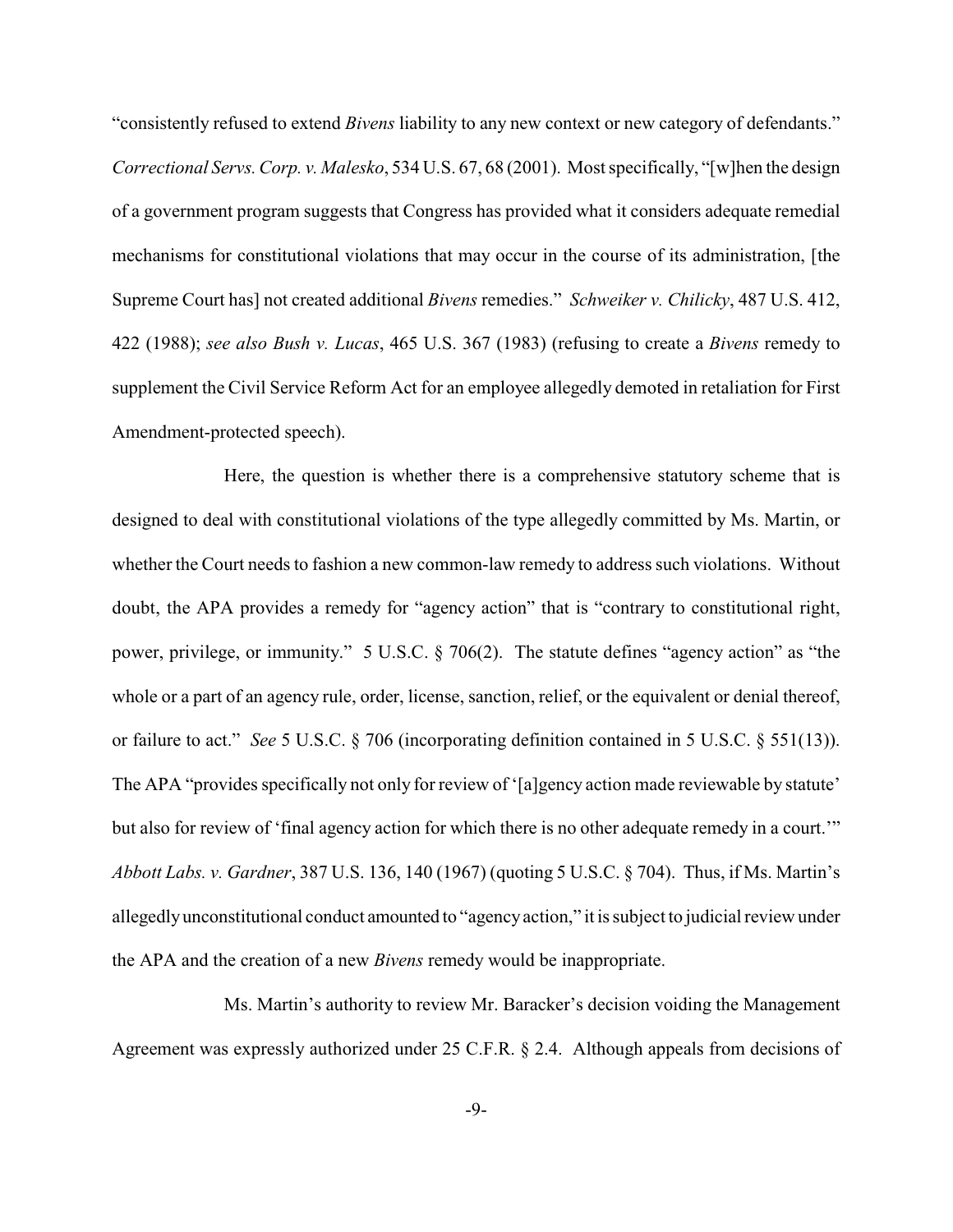BIA Area Directors are generally directed to the Interior Board of Indian Appeals ("Board"), see 25 C.F.R. § 2.4(e), the Assistant Secretary for Indian Affairs may decide to assume jurisdiction over any appeal before the Board and render a final decision, see 43 C.F.R. § 4.5. Thus, Ms. Martin's decision to affirm Mr. Baracker's conclusions was clearly authorized by statute and was clearly a "denial" of "relief" that fits within the statutory definition of agency action. *Cf. W. Shoshone Bus. Council v. Babbitt*, 1 F.3d 1052, 1054-55 (10th Cir. 1993) (holding that the Board's denial of an appeal from the decision of an Area Director was "agency action" reviewable under the APA).

GasPlus does not disagree that the APA allows judicial review of Ms. Martin's decision that the Management Agreement was void; rather, it argues that Ms. Martin's further actions — her "order" that GasPlus disgorge its profits and forfeit the right to continuing performance under the Management Agreement — were beyond the scope of her authority and therefore did not constitute legitimate agency action reviewable under the APA. Pl.'s Resp. at 6-7. Although the statutory definition of agency action specifically includes"orders," there is at least an arguable ambiguity regarding the APA's applicability if the "order" in question was patently beyond the agency official's authority.

While there is no controlling D.C. Circuit case on this precise issue, the Court finds instruction in *Dart v. United States*, 848 F.2d 217 (D.C. Cir. 1988). In that decision, the D.C. Circuit addressed whether a court could, under the APA, review the Secretary of Commerce's unauthorized reversal of an ALJ's decision despite finality clauses in the agency statute that seemingly foreclosed judicial review of the Secretary's decision. *Id.* at 218-19. The D.C. Circuit held that because the Secretary's conduct was unauthorized under the agency statute, the finality clauses did not apply and judicial review was appropriate under the APA. *Id.* at 221. The court reasoned that under well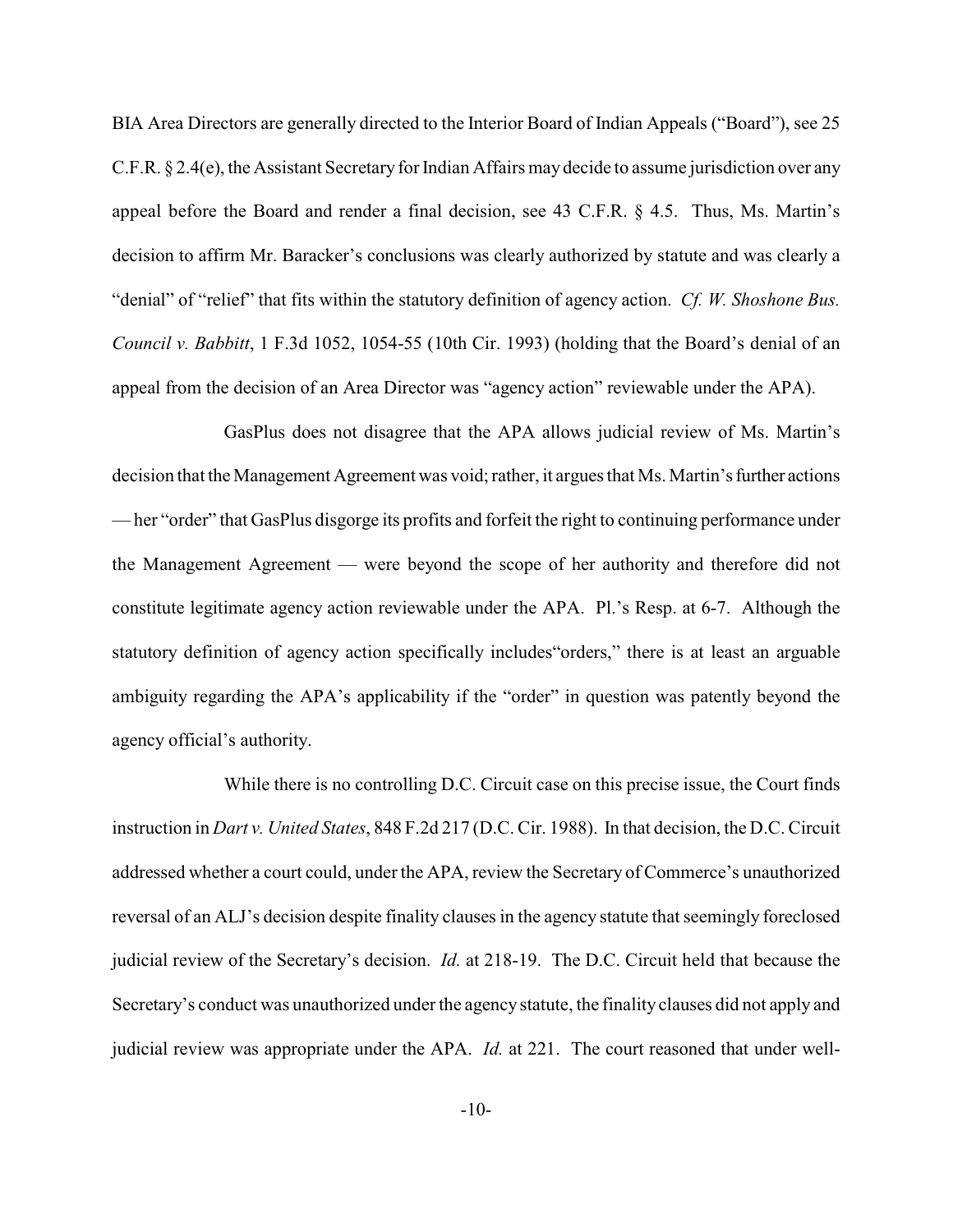settled precedent "[j]udicial review is favored when an agency is charged with acting beyond its authority." *Id.*; *see also id.* at 223 (observing that "the presumption of judicial review is particularly strong where an agency is alleged to have acted beyond its authority" because "'Congress established courts to adjudicate cases and controversies as to claims of infringement of individual rights whether by unlawful action of private persons or by the exertion of unauthorized administrative power.'") (quoting *Stark v. Wickard*, 321 U.S. 288, 310 (1944)).

The reasoning employed in *Dart* is relevant here because it contradicts GasPlus's argument that Ms. Martin's orders were "not reviewable under the APA" because they were "outside the scope of agency action . . . ." Pl.'s Resp. at 7. The mere fact that an agency official takes some action that is not authorized by statute does not mean that it ceases to be an "agency action" for purposes of the APA. That is not to say that an act totally outside the realm of agency action would be reviewable under the APA. But when the action in question is at least nominally part of an agency official's statutory duties, it is subject to judicial review pursuant to 5 U.S.C. § 702. *See Dart*, 848 F.2d at 221. The Court concludes, therefore, that Ms. Martin's overreaching "order" was agency action for purposes of the APA.

This conclusion is fatal to GasPlus's *Bivens* claim because courts should not create a cause of action under *Bivens* when a statutory scheme "suggests that Congress has provided what it considers adequate remedial mechanisms for constitutional violationsthat may occur in the course of its administration . . . ." *Chilicky*, 487 U.S. at 423. Through the APA, Congress has contemplated that agency actions may violate constitutional rights and has provided a certain set of procedures and remedies to address such situations. *See* 5 U.S.C. § 706(2) (providing certain remedies of agency action is found to be "arbitrary, capricious, an abuse of discretion, [and] otherwise not in accordance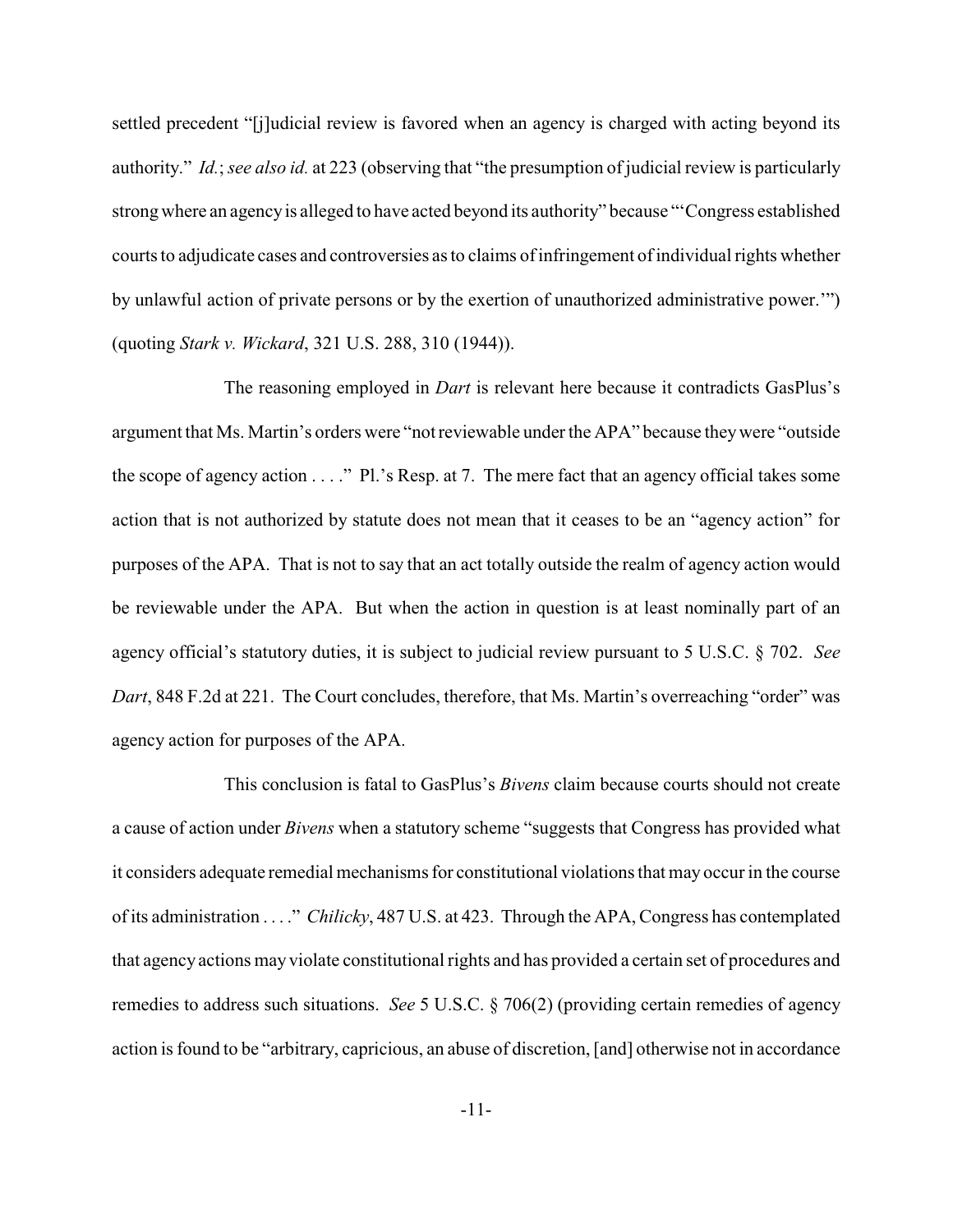with law," or "contrary to a constitutional right.") Because review of Ms. Martin's "order" is available under the APA — even if her action was technically "unauthorized" — there is no occasion to establish a *Bivens* remedy. *See, e.g.*, *Sloan v. Dep't of Housing & Urban Dev.*, 231 F.3d 10, 19 (D.C. Cir. 2000)(stating in dictum that "that a *Bivens* action may be foreclosed where the possibility of judicial review under the APA, along with other 'statutes, executive orders and regulations,' provides a meaningful remedy.") (quoting *Krodel v. Young*, 748 F.2d 701, 712-13 & 712 n.6 (D.C. Cir. 1984));*see also Maxey v. Kadrovach*, 890 F.2d 73, 75-76 (8th Cir. 1989) (holding that plaintiff could not assert a *Bivens* claim based on the termination of his employment at a VA medical center because the APA provided an adequate means of relief). Accordingly, GasPlus's cause of action against Ms. Martin in her individual capacity will be dismissed for failure to state a claim.

## **C. Defendants' Other Arguments**.

Defendants also argue that GasPlus's claims against Ms. Martin (and Mr. Baracker) are subject to dismissal because they are barred by absolute and/or qualified immunity. Def.'s Mem. at 13-19. Because the Court concludes that *Bivens* does not provide GasPlus with a viable cause of action against Ms. Martin in her individual capacity, it need not address Defendants' immunity arguments. Nonetheless, the Court wishes to make clear, lest Defendants repeat the argument at some later stage in this action, that there is no merit to the contention that Ms. Martin is entitled to absolute immunity.

Defendants argue that Ms. Martin's review of Mr. Baracker's decision was a quasijudicial function. In order to establish absolute immunity on that theory, the proceedings in question must meet the criteria set forth in *Butz v. Economou*, 438 U.S. 478, 513 (1978), including that they were adversarial in nature, conducted before a trier of fact free from political influence, and provided